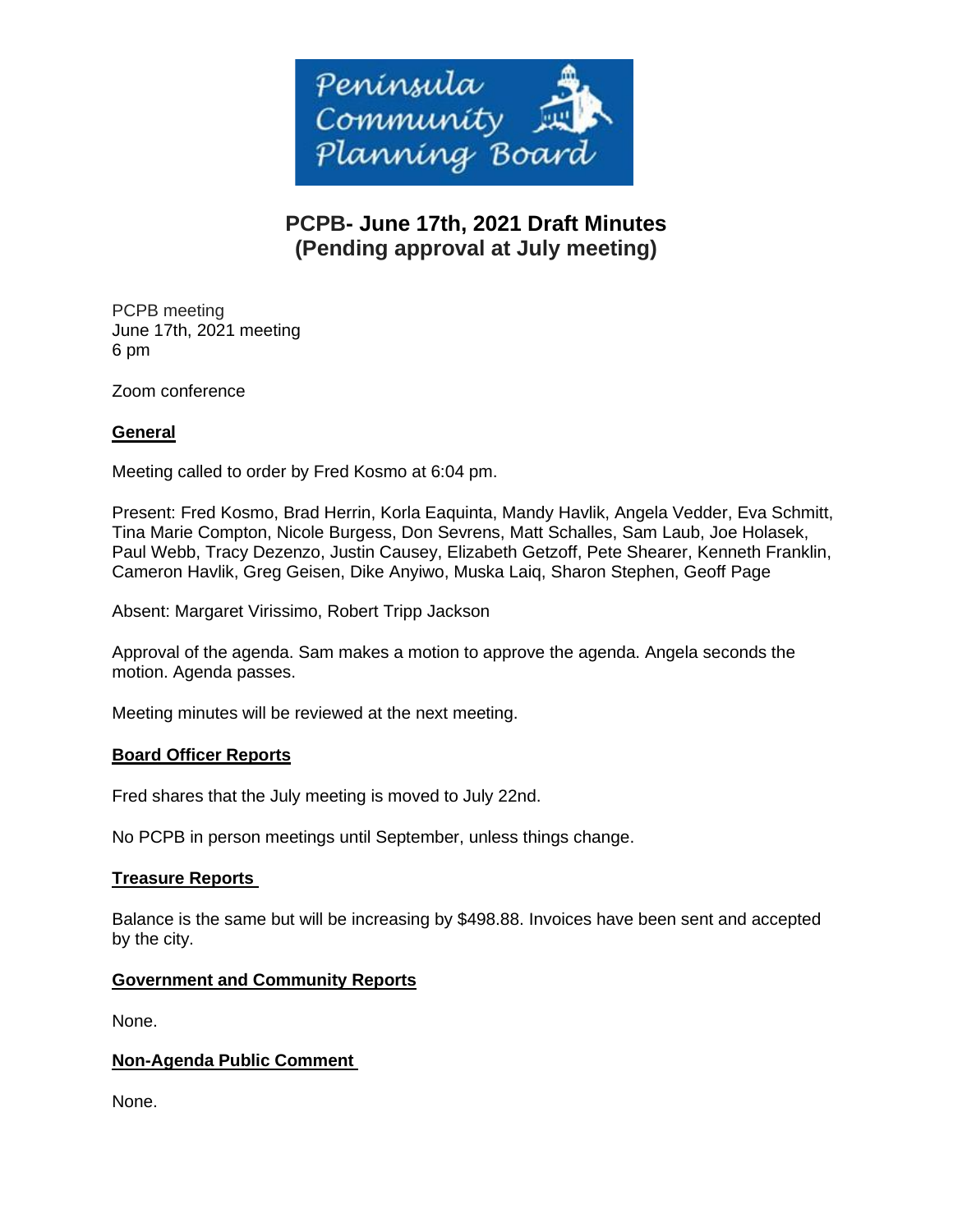## **APPLICANT-INITIATED ACTION ITEMS**

## **1. Project proposed to modify an existing AT&T cell site at 1475 Catalina Blvd., with the relocation, reorientation, and reconfiguration of (3) panel antenna.**

Joe shares the plan for a cosmetic upgrade to the AT & T cell site. Justin Causey shares the details of the modification, which would include an extension of the current use permit. The main goal is to reconfigure and relocate some antennas, as well as install new radios. The main visual change will be the addition of a small door.

The vote in Project Review was unanimous.

Sam makes a motion to approve the project. Don seconds the motion. Motion passed unanimously, 13 to 0.

## **INFORMATION ITEMS**

## **1. Discuss upcoming CPC items and provide guidance to our CPC representative.**

Moved up to Information item 1 from 3.

The deadline for redistricting is in December, but the census data is not yet in. There are a lot of large districts in which the lines will change.

The data collection for the CPC information will be due the end of July or the first of August.

## **2. NAVWAR Revitalization Project Update.**

The two sites being considered for the project are the NBPL OTC (Site 1, 48.7 Ac), and NBPL OTC (Site 2, 21.8 Ac). There are several proposed alternatives for the plan, with differences in density and transit. There is a no action alternative as well.

#### **3. Riverwalk SD Development speaker/presenter: Pete Shearer**

Moved down from Information Item 1 to 3.

Pete Shearer presents a project regarding development of Riverwalk; "San Diego's First Truly Transit-Oriented Village". The proposed project includes 4,300 Residential Units with 10% affordable on-site housing, and 97 acres of parks and open space.

#### **BOARD-INITIATED ACTION ITEMS**

**1. Environmental Committee: Vote to amend the bylaws to add the Environmental Adhoc Committee as a permanent standing subcommittee under the Peninsula Community Planning Board. Please see PCPB Bylaw Article II, Section 7, which requires a two-thirds vote by the PCPB and approval by the City.**

Eva Schmitt shares the need for a permanent Environmental committee, rather than an ad-hoc committee.